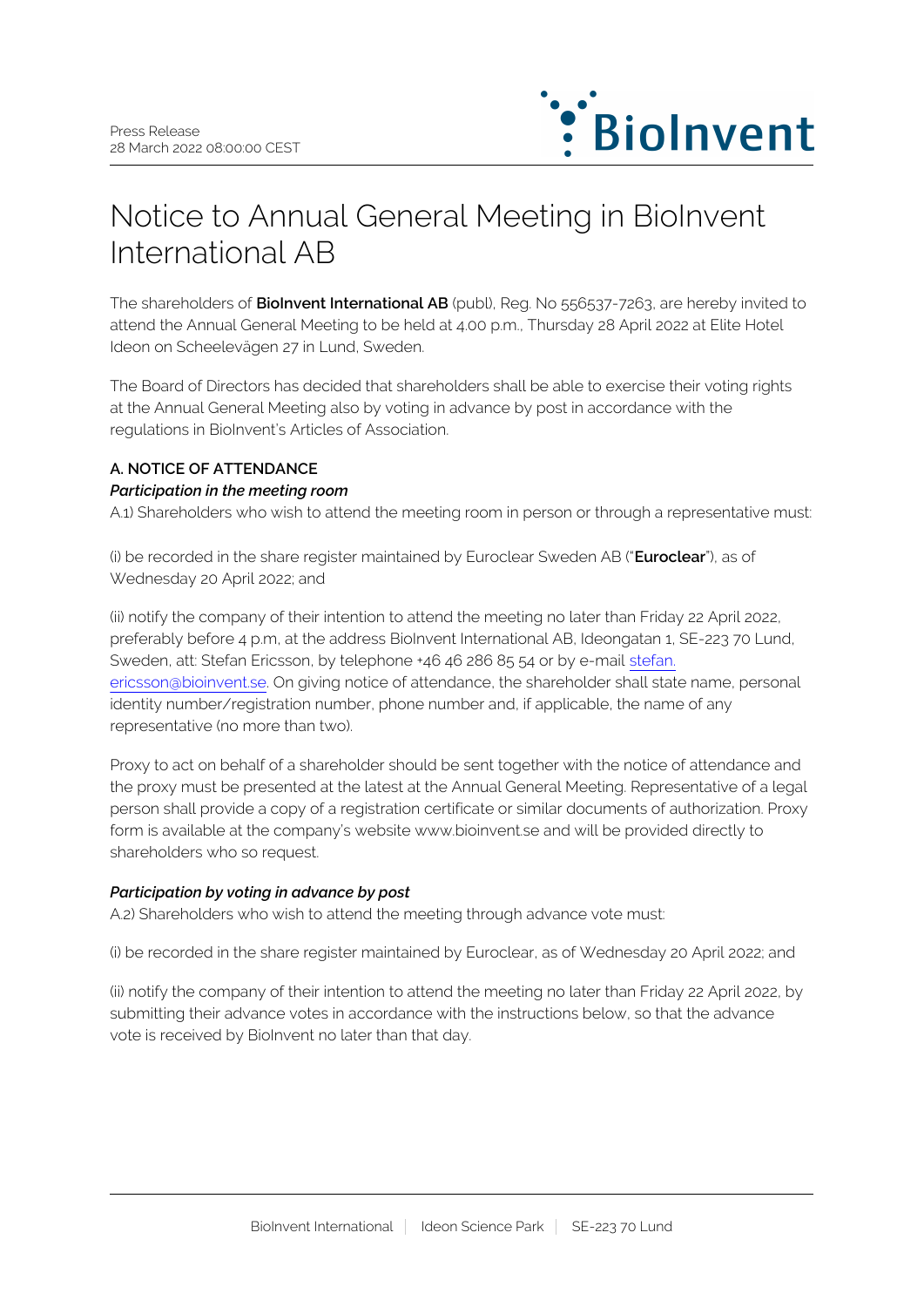

Anyone who wants to attend the meeting room in person or through a representative must give notice according to the instructions stated under A.1) above. This means that a notice of participation only through advance vote is not enough for those who want to attend the meeting room.

A special form shall be used for advance voting. The form is available on the company's website, [www.bioinvent.se](http://www.bioinvent.se/). The completed and signed voting form must be received by BioInvent no later than Friday 22 April 2022, kindly before 4.00 pm. The completed and signed form shall be sent to BioInvent by e-mail to [stefan.ericsson@bioinvent.com](mailto:stefan.ericsson@bioinvent.com) or by regular mail to BioInvent International AB, Ideongatan 1, SE-223 70 Lund, Sweden, att: Stefan Ericsson.

The shareholder may not provide the advance vote with specific instructions or conditions. If so, the entire vote is invalid. Further instructions and conditions are included in the form for advance voting.

If the shareholder votes in advance by proxy, a power of attorney shall be enclosed with the form. Proxy form is available upon request and on the company's website [www.bioinvent.se](http://www.bioinvent.se/). If the shareholder is a legal entity, a copy of the registration certificate or, if such document does not exist, a similar document of authorization is to be attached.

#### *Nominee-registered shares*

Shareholders whose shares are nominee-registered must temporarily re-register their shares in their own name in the shareholders' register maintained by Euroclear in order to participate in the Annual General Meeting (so called "voting rights registration"). The shareholders' registers as of the record date on Wednesday 20 April 2022 will include voting rights registrations made no later than Friday 22 April 2022. Therefore, shareholders must, in accordance with the respective nominee's routines, in due time before said date request their nominee to carry out such voting rights registration.

# **B. AGENDA FOR THE MEETING B. AGENDA FOR THE MEETING**

#### **Proposal for agenda**

- 1. Opening of the meeting
- 2. Election of Chairman of the meeting
- 3. Preparation and approval of the voting list
- 4. Election of persons to approve the minutes
- 5. Determination of compliance with the rules of convocation
- 6. Approval of the agenda
- 7. Presentation of

(a) the Annual Report and the Auditor's Report and the Group Financial Statements and the Group Auditor's Report for the financial year 2021, and

(b) the statement by the Auditor on the compliance with applicable guidelines for remuneration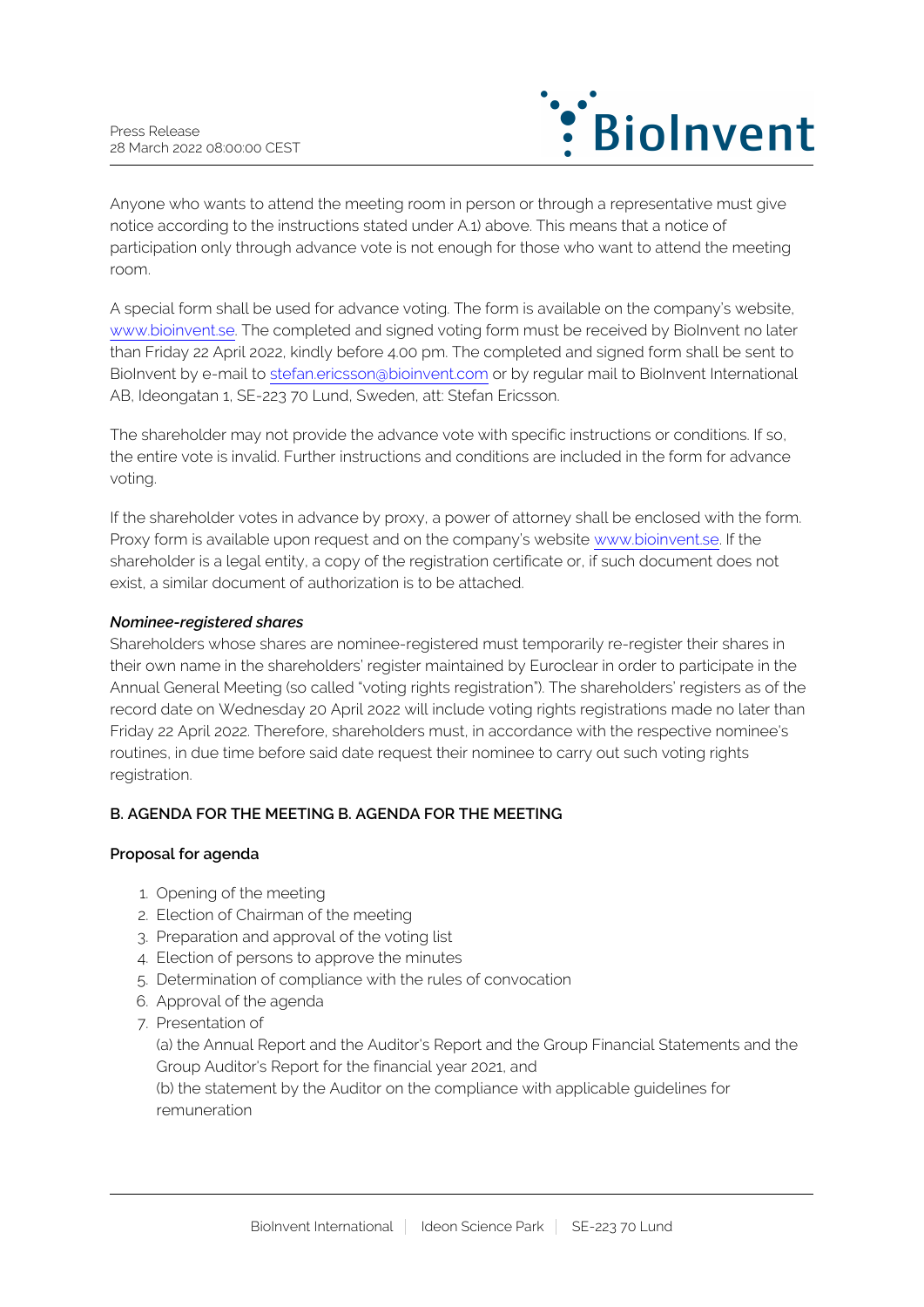

8. Resolutions regarding

(a) adoption of the Statement of Income and the Balance Sheet and the Consolidated Statement of Income and the Consolidated Balance Sheet,

- (b) appropriation of the company's result according to the adopted Balance Sheet, and (c) discharge from liability of the Board of Directors and the Managing Director
- 9. Resolution on approval of remuneration report 9.Resolution on approval of remuneration report
- 10. Establishment of the number of members of the Board of Directors
- 11. Establishment of fees for members of the Board of Directors and the Auditor
- 12. Election of members of the Board of Directors
	- (a) Kristoffer Bissessar (re-election)
	- (b) Dharminder Chahal (re-election)
	- (c) Thomas Hecht (re-election)
	- (d) Leonard Kruimer (re-election)
	- (e) Vincent Ossipow (re-election)
	- (f) Bernd Seizinger (re-election)
- 13. Election of Chairman of the Board of Directors
- 14. Election of Auditor
- 15. Resolution on guidelines for remuneration to senior executives
- 16. Resolution on
	- (a) implementation of Option Program 2022/2024, and
	- (b) directed issue of warrants and approval of transfer of warrants to fulfil the company's commitments under the option program and to secure social security charges
- 17. Resolution on authorization of the Board of Directors to resolve on new shares issue
- 18. Closing of the meeting

#### **Proposals regarding items on the agenda**

#### *Election of Chairman of the meeting (item 2)*

The Nomination Committee has proposed that Board secretary and attorney Madeleine Rydberger will be Chairman of the meeting.

#### *Appropriation of the company's result (item 8 b)*

At the disposal of the Annual General Meeting: share premium reserve of SEK 1,605,251,760, retained earnings of SEK 1,138,000 and loss for the year of SEK -278,129,928. The Board of Directors proposes that the unrestricted equity of SEK 1,328,259,832 is carried forward. Thus, it is proposed that no dividend be given for the financial year 2021.

#### *Resolution on approval of remuneration report (item 9)*

The Board of Directors proposes that the Annual General Meeting resolves to approve the Board of Directors' report regarding compensation pursuant to Chapter 8, Section 53 a of the Swedish Companies Act.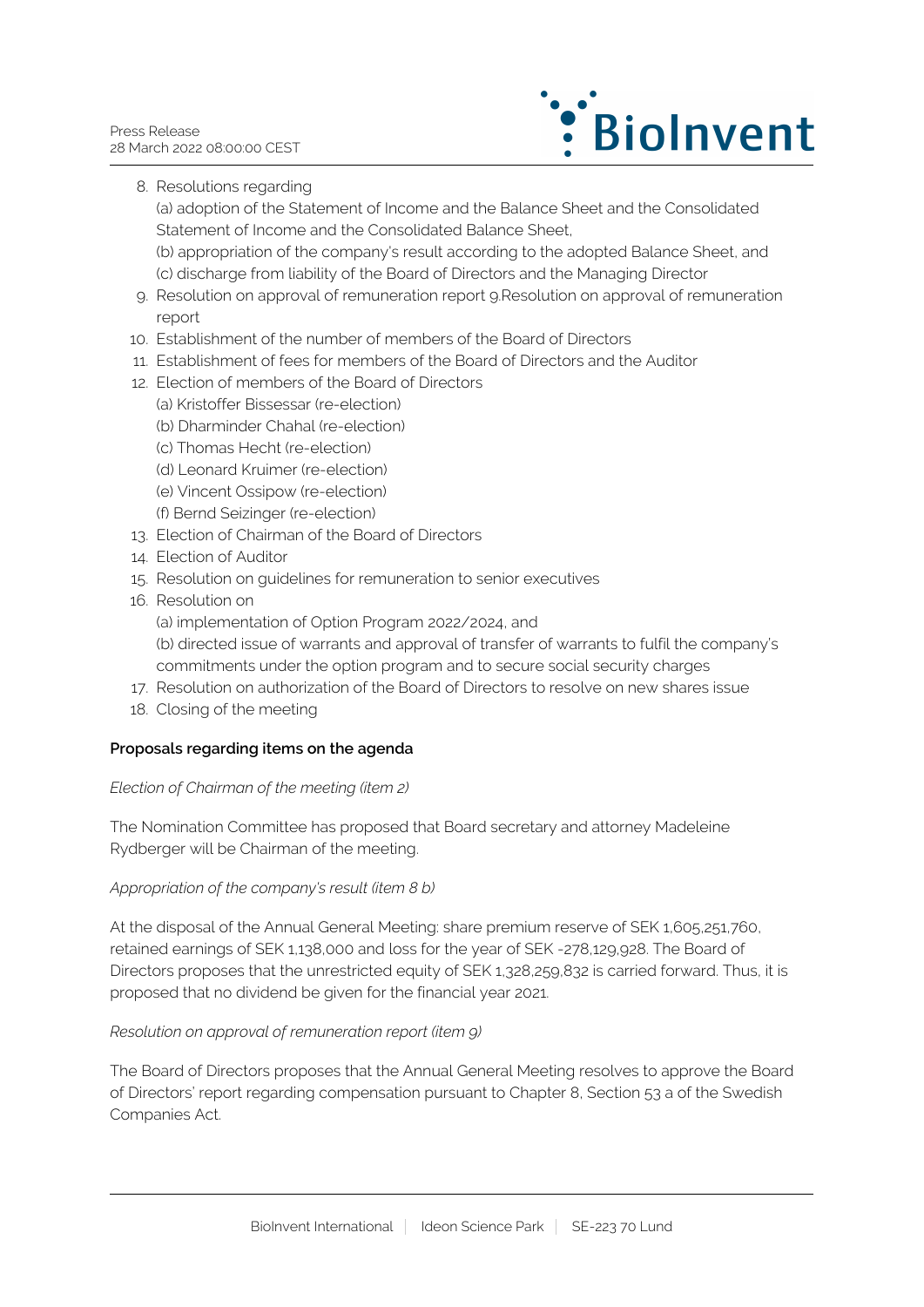

### *Elections and fees (items 10-14)*

The Nomination Committee, consisting of Laura Feinleib (Redmile Group, LLC), Erik Esveld (van Herk Investments B.V.), Vincent Ossipow (Omega Funds, LP), and Leonard Kruimer (Chairman of the Board), has informed the company of the following proposals.

The Board of Directors shall consist of six members elected by the general meeting, without deputy members.

The Nomination Committee proposes re-election of the current members Kristoffer Bissessar, Dharminder Chahal, Thomas Hecht, Leonard Kruimer, Vincent Ossipow and Bernd Seizinger. Leonard Kruimer is proposed to be re-elected as Chairman of the Board.

Information about the candidates proposed for re-election can be found in the company's Annual Report 2021.

The Nomination Committee proposes that Board fees shall remain unchanged and amount to SEK 682,500 (682,500) to the chairman of the Board, including fees for any committee work, and SEK 325,000 (325,000) to each of the other Board members. It is further proposed that remuneration for committee work shall amount to (i) SEK 70,000 (70,000) to the chairman of the Audit Committee and SEK 50,000 (50,000) to other members of the Audit Committee, (ii) SEK 35,000 (35,000) to the chairman of the Remuneration Committee and SEK 25,000 (25,000) to other members of the Remuneration Committee, and (iii) SEK 70,000 (70,000) to the chairman of the Scientific Committee and SEK 50,000 (50,000) to other members of the committee.

The Nomination Committee proposes, in accordance with the Audit Committee's recommendation, to re-elect the auditing company KPMG AB for a period of two years. KPMG AB has informed that should the auditing company be elected as auditor, authorized public accountant Linda Bengtsson will be auditor in charge. Fees to the auditor are proposed to be paid according to approved invoice.

#### *Resolution on guidelines for remuneration to senior executives (item 15)*

The Board of Directors proposes that the Annual General Meeting resolves on amended guidelines for remuneration to senior executives. In relation to the current guidelines, the proposal entails that senior executives shall be able to receive a variable cash salary amounting to a maximum of 50 per cent of the fixed cash base salary, compared to previously 40 per cent of the fixed cash base salary.

The Board of Directors' complete proposal of the amended guidelines for remuneration to senior executives will be provided in the management report in the company's annual report for the financial year 2021.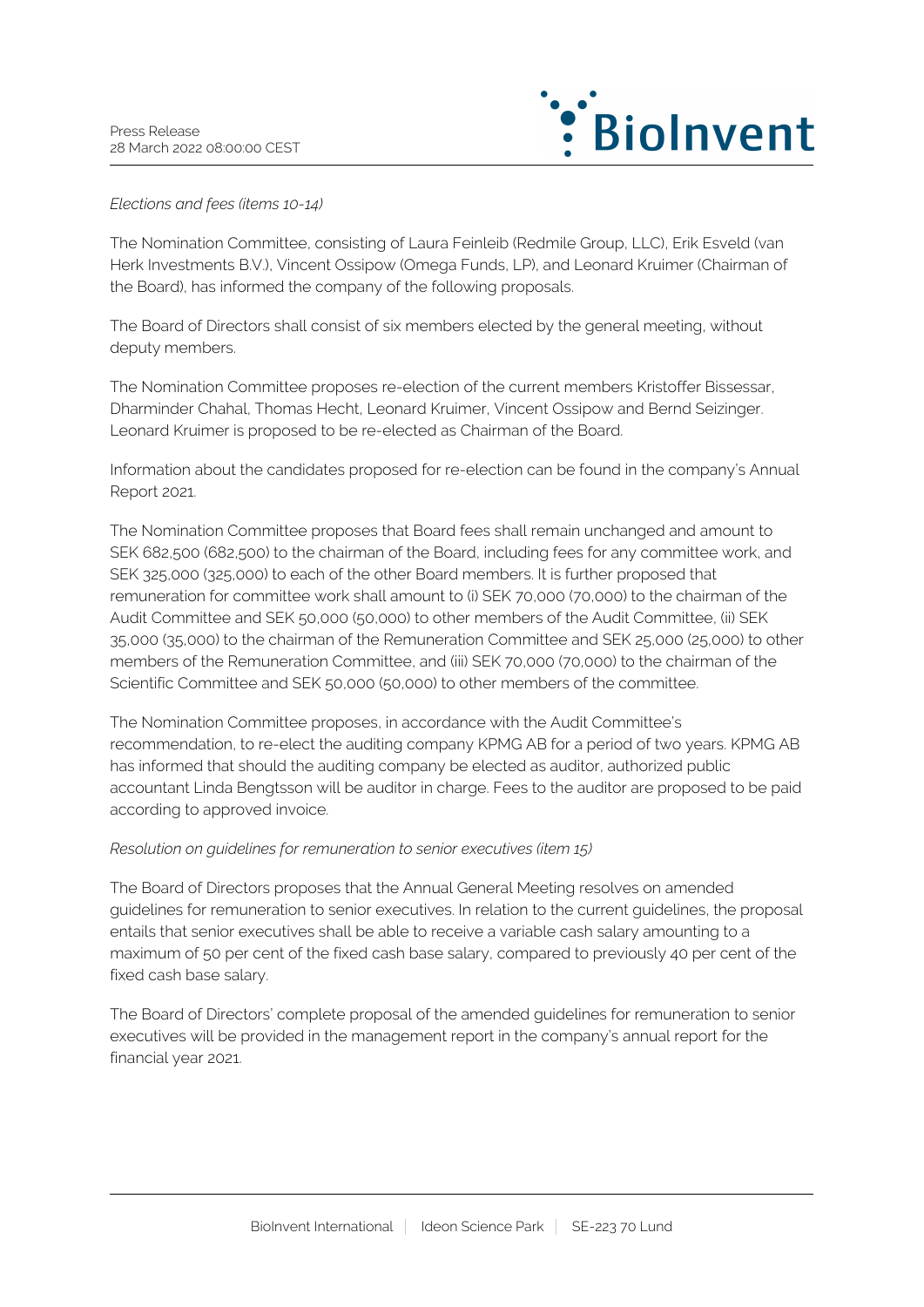

*Resolution on (a) implementation of Option Program 2022/2024 and (b) directed issue of warrants and approval of transfer of warrants to fulfil the company's commitments under the option program and to secure social security charges (item 16)*

The Board of Directors proposes that the Annual General Meeting resolves to implement a longterm incentive program in the form of a stock option program, comprising all employees and other key persons in BioInvent ("**Option Program 2022/2024**") according to the following principal conditions.

To secure BioInvent's commitments under Option Program 2022/2024 and the social security contributions connected therewith, the Board of Directors also proposes that the Annual General Meeting resolves on a directed issue of warrants and to approve the transfer of warrants.

A. PROPOSAL ON RESOLUTION REGARDING IMPLEMENTATION OF OPTION PROGRAM 2022 /2024

- 1. The Option Program shall comprise the grant of maximum 820,000 stock options (*Sw. personaloptioner*).
- 2. Each option will entitle the holder to subscribe for one (1) new share in BioInvent at a subscription price equivalent to 125 per cent of the volume-weighted average price paid for the company's share on Nasdaq Stockholm (the "**Stock Exchange**") during ten trading days as from and including 28 April 2022 (i.e. the first trading day after the publication of the company's interim report for January – March 2022) (the "**Subscription Price**"). The calculated Subscription Price shall be rounded off to the nearest cent (*Sw. öre*), whereby 0.5 öre shall be rounded up. The Subscription Price and the number of shares that each option entitles the holder to subscribe for may be subject to conversion pursuant to a bonus issue, share split, rights issue and similar actions, whereby customary conversion terms shall be applied.
- 3. The Option Program 2022/2024 will comprise all employees and other key persons in BioInvent.
- 4. Options will be granted to each participant as follows: CEO: 60,000 options Other members of group management: 30,000 options Other: 5,500 options

The options will be granted as soon as possible after determination of the subscription price. The theoretical market value of the options upon grant (calculated as per below; see *Costs for Option Program 2022/2024*), corresponds for the CEO to approximately 0.3 annual base salaries and for other members of management on average to approximately 0.2 annual base salaries. New employees and other key persons may be included in the Option Program 2022/2024 prior to 1 July 2022.

5. Options granted will vest by 1/3 during each of the financial years 2022, 2023 and 2024, based on performance and continued employment with, or assignment for, BioInvent.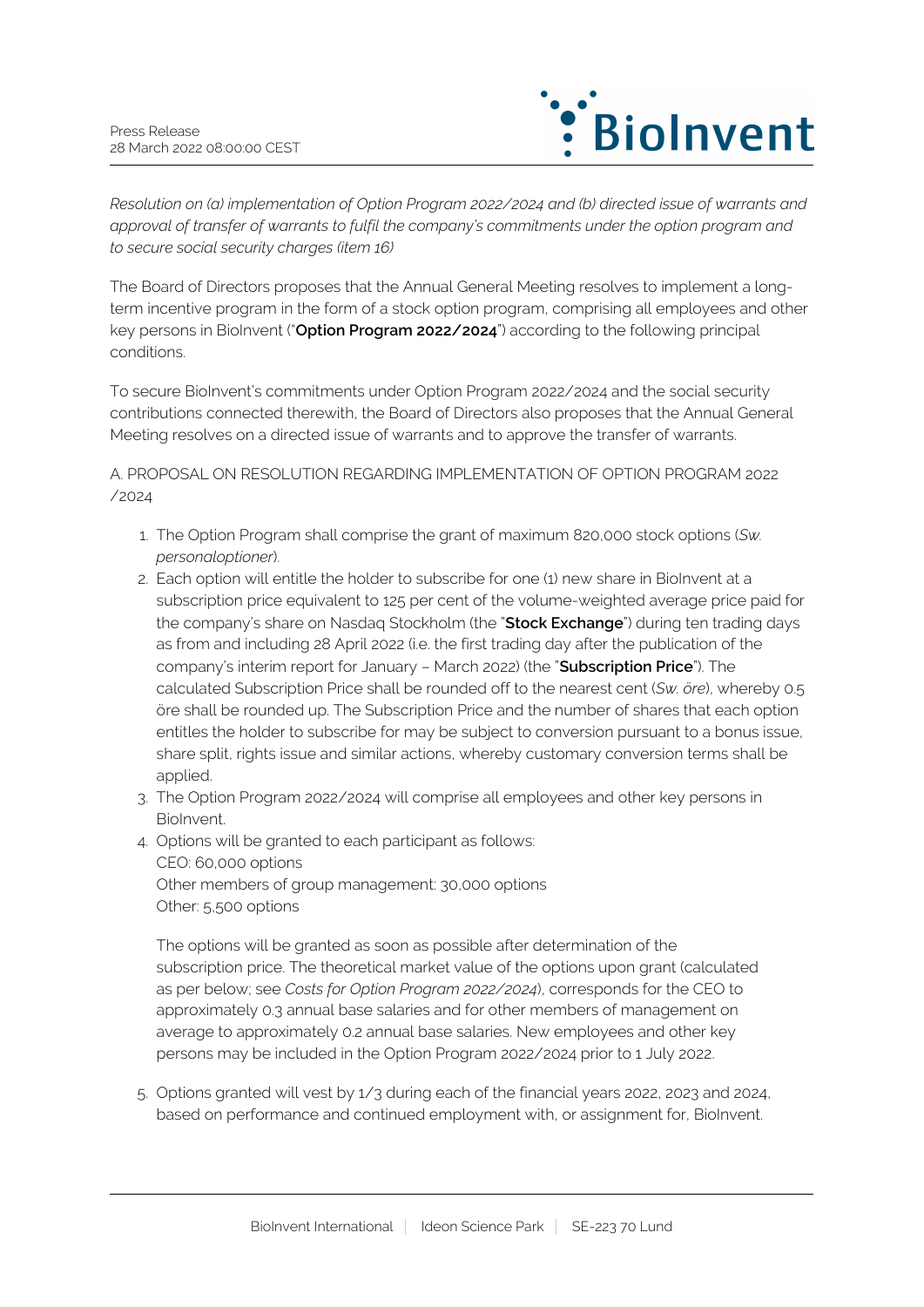

- 6. The performance criteria for vesting will be based on the same criteria as for management's annual bonus, which principally are based on fixed technical milestone-criteria in projects, criteria for development of the project portfolio and other pre-determined criteria attributable to the business, which are designed to promote the long-term value creation of the company. Vesting shall be proportional in relation to the period of employment or assignment during the year in question.
- 7. Annual vesting will be determined by the Board of Directors in connection with the adoption of the year-end report for the financial years 2022, 2023 and 2024, respectively.
- 8. The option holders may exercise vested options as from the day of release of the company' s year-end report for the financial year 2024 up to and including 28 February 2026.
- 9. Upon exercise, each option will entitle the option holder to receive one share in BioInvent, or one warrant immediately exercisable for one share, against payment of the Subscription Price.
- 10. If the option holder's employment with or assignment for BioInvent is terminated by the participant, or if terminated by BioInvent due to the participant's breach of contract, all options shall immediately expire and cannot be exercised thereafter. If the employment or the assignment is terminated for other reasons, vested options may be exercised, but the right to options not yet vested will expire. The Board of Directors shall be entitled to resolve upon another application in individual cases.

B. PROPOSAL ON RESOLUTION REGARDING DIRECTED ISSUE OF WARRANTS AND APPROVAL OF TRANSFER OF WARRANTS

- 1. A maximum of 951,200 warrants shall be issued.
- 2. Right to subscribe shall, with deviation from the preferential right for existing shareholders, reside in BioInvent's wholly owned subsidiary BioInvent Finans AB.
- 3. Subscription of the warrants shall be made on a separate subscription list no later than 30 June 2022.
- 4. The warrants shall be issued free of charge.
- 5. Each warrant shall entitle the holder to subscribe for one (1) new share.
- 6. The subscription price per share shall be equivalent to the Subscription Price (as determined above). The subscription price and the number of shares that each warrant entitles the holder to subscribe for may be subject to conversion pursuant to a capitalization issue, share split, rights issue and similar actions, whereby customary conversion terms shall be applied.
- 7. Subscription of shares by virtue of the warrants shall be made no later than 28 February 2026.
- 8. Shares issued following exercise of warrants during a certain financial year shall entitle to dividend for the first time on the record day for dividend which occurs following registration of the shares with the Swedish Companies Registration Office.
- 9. The complete terms and conditions for the warrants are set out in "*Terms of the BioInvent International AB warrants 2022/2024*".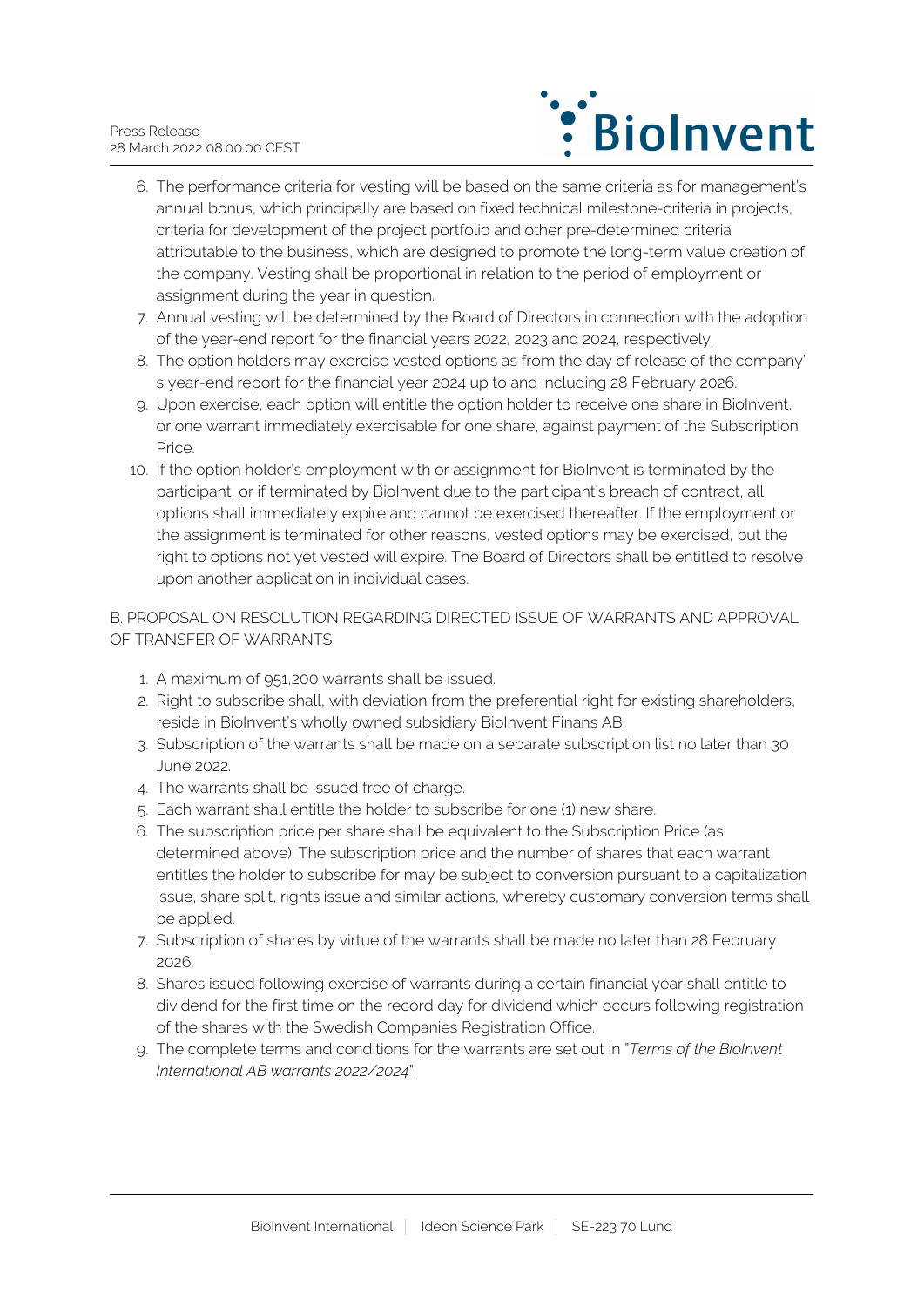

The reason for the deviation from the shareholders' preferential right is that the issue forms part of the implementation of Option Program 2022/2024. In view of what is set forth under background and motive above, the Board of Directors is of the opinion that it is of benefit to BioInvent and its shareholders that all employees and other key persons are offered to participate in Option Program 2022/2024.

The Board of Directors further proposes that the Annual General Meeting resolves to approve that BioInvent Finans AB transfers warrants to participants in Option Program 2022/2024 and otherwise disposes of the warrants in order to secure the company's commitments and costs in connection with Option Program 2022/2024.

#### COSTS FOR OPTION PROGRAM 2022/2024

The Option Program 2022/2024 will lead to certain costs. Based on the assumption that 100 per cent of the options in the program will be vested, the salary cost in the accounts pursuant to IFRS 2 is expected to amount to approximately SEK 9.4 million in total during the period 2022-2024 based on the options actual value at the start of the program. The options have no market value as they are non-transferable. However, the Board of Directors has assessed a theoretical value of the options through application of the Black & Scholes valuation model (in relation to the performance criteria). The calculations have been based on an assumed share price of SEK 42.00 and an assumed volatility of 48 per cent. The value of the options of Option Program 2022/2024 pursuant to this valuation is approximately SEK 11.44 per option with the application of the Black & Scholes formula. The transfer restrictions have not been taken into account in the valuation. The actual IFRS 2 cost during the vesting period depends on how many options that are vested.

At fulfilment of the vesting conditions and exercise of the options, Option Program 2022/2024 will lead to costs in the form of social security charges. The total costs for social security charges during the vesting period depends on how many options that are vested and the value of the options at exercise. Based on the assumption that 100 per cent of the options in the Option Program 2022/2024 will be vested, an assumed Subscription Price of SEK 52.50 and an assumed share price of SEK 168 at the exercise of the options, the costs for social security charges will amount to approximately SEK 15.2 million. The company's total cost for social security charges is proposed to be hedged through a directed issue of warrants pursuant to item B above.

# DILUTION AND EFFECTS ON KEY FIGURES

Option Program 2022/2024 comprises the issuance of maximum 951,200 warrants, of which 820,000 warrants to secure BioInvent's commitments towards the participants in the program and 131,200 warrants to secure costs for social security charges. At full exercise of all issued warrants under Option Program 2022/2024 for subscription of new shares, BioInvent's share capital will increase by SEK 190,240. This corresponds to approximately 1.60 per cent of the shares and votes in the company after exercise. The warrants of Option Program 2022/2024 would have affected the key figure earnings after tax per share (2021) by SEK -0.13. To further illustrate the potential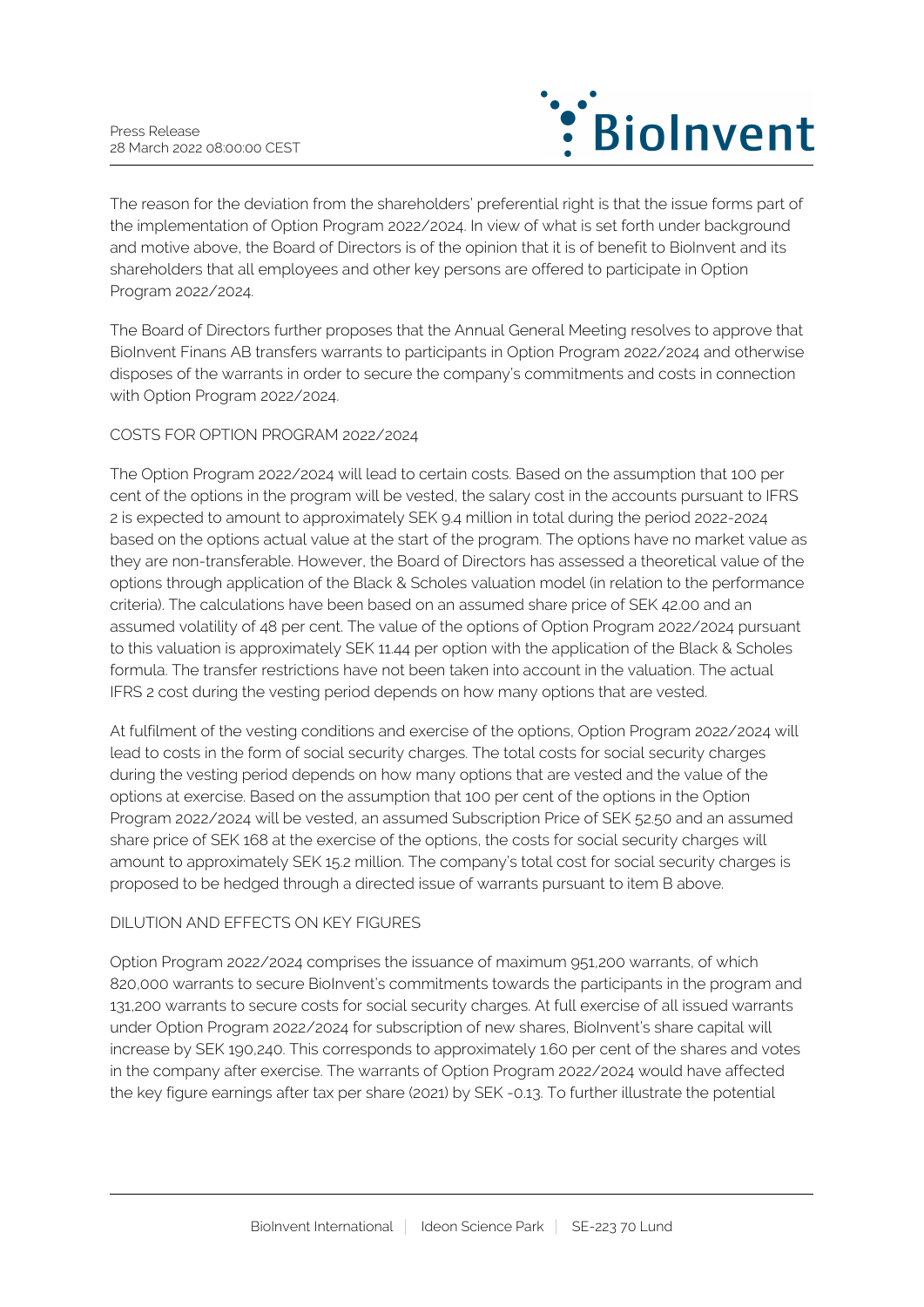

dilution that Option Program 2022/2024 may be expected to entail, the size of the program has also been calculated based on the assumption of an annual staff turnover of 10 per cent and an assumption that the performance criteria are met to 80 per cent, which would entail a dilution of approximately 0.89 per cent.

Following evaluation of the effectiveness of the Option Program 2022/2024, the intention of the Board of Directors is to propose recurring option plans on an annual basis, similar to the Option Program 2022/2024.

BioInvent has one ongoing equity incentive program for management referred to as Option Program 2019/2025 (stock options), which comprises maximum 150,616 new shares in BioInvent, assuming full vesting 2022, at a subscription price of SEK 77.25 per share. If all options are exercised for new shares, the company's share capital will increase by SEK 30,123, which is equivalent to approximately 0.26 per cent of the shares and votes in the company after exercise.

# MAJORITY REQUIREMENTS

The Board of Directors' proposal for a resolution regarding Option Program 2022/2024 and the necessary security measures connected thereto pursuant to items A and B above form one combined proposal. Therefore, it is proposed that the resolutions of the Annual General Meeting under item A and B are passed as one single resolution, pursuant to the majority provisions of chapter 16 of the Swedish Companies Act, meaning that shareholders holding not less than 9/10th of both the votes cast and the shares represented at the general meeting must vote for the proposal.

#### *Resolution on authorization of the Board of Directors to resolve on new shares issue (item 17)*

The Board of Directors proposes that the Annual General Meeting authorize the Board of Directors to resolve on the issue of new shares on one or several occasions during the period up to the next Annual General Meeting. The number of shares to be issued by virtue of the authorization shall not entail a dilution effect of more than 20 per cent of the registered share capital after completed issue. The issue may take place with or without a deviation from the shareholders' preferential right and with or without provisions on contribution in kind or set-off or any other terms. The purpose of the authorization is to increase the company's financial flexibility and enable acquisitions by payment of shares. If the Board of Directors resolves on an issue with deviation from the shareholders' preferential right, the reason may be to add new capital and/or new company owners of strategic importance to the company and/or the acquisition of other companies or businesses. At a deviation from the shareholders' preferential right, the subscription price shall be determined in accordance with market conditions. Other terms may be resolved by the Board of Directors.

The proposal is subject to support by shareholders representing at least two-thirds of both the votes cast and the shares represented at the meeting.

# C. **RIGHT TO REQUEST INFORMATION**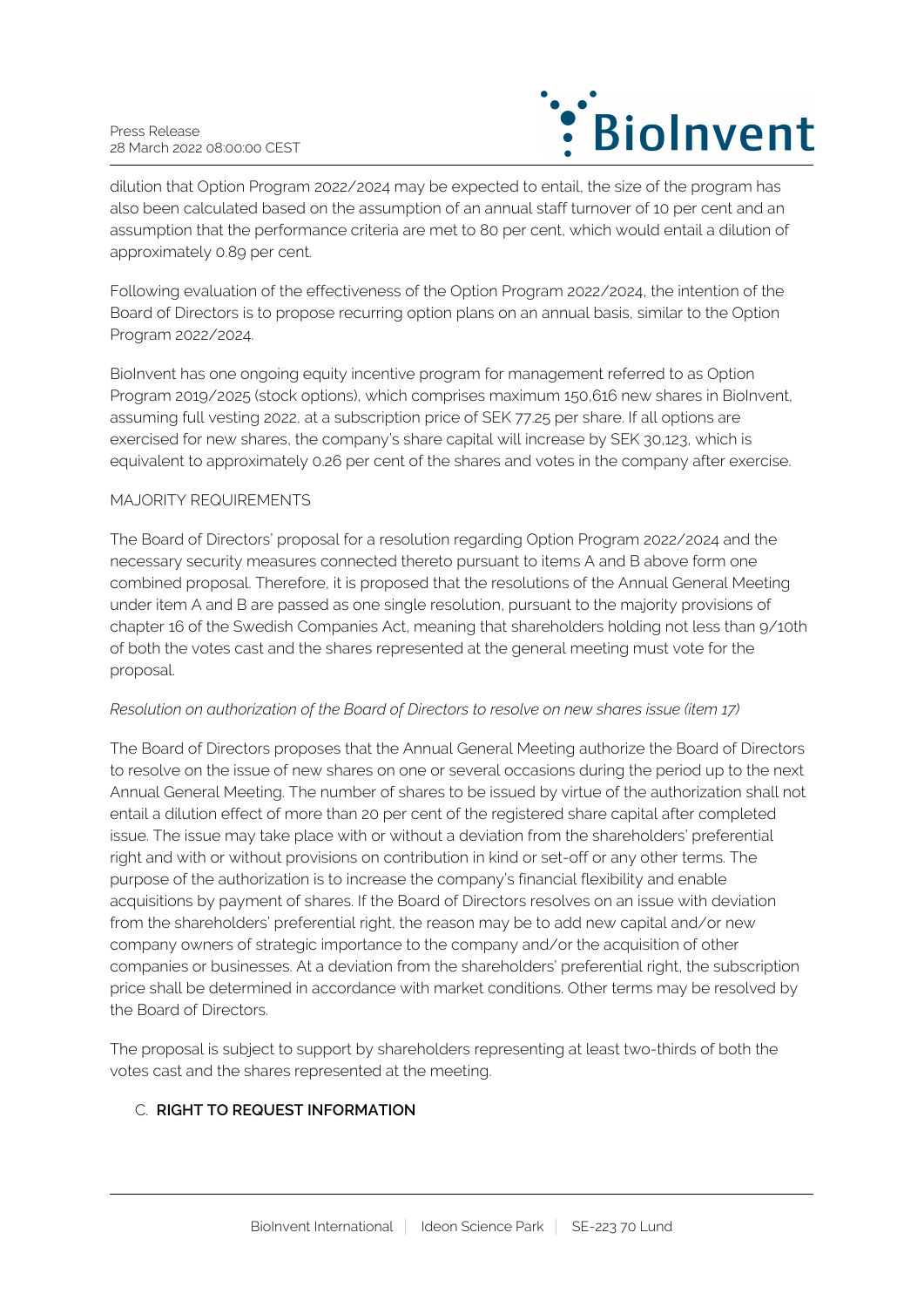

The Board of Directors and the Managing Director shall, if any shareholder so requests, and if the Board of Directors considers that this can be done without significant harm for the company, give information on circumstances that can affect the judgement of an item on the agenda, circumstances that can affect the assessment of the company's or its subsidiaries' financial situation and the company's relation to other companies within the Group and the group accounts.

# D. **AVAILABLE DOCUMENTS ETC**

The proposal and motivated statement of the Nomination Committee and proxy forms are available at the company's website [www.bioinvent.se](http://www.bioinvent.se/). Accounting documents, the Auditor's Report and other documents to be held available according to the Swedish Companies Act, will be available on the company's website as from Thursday 7 April 2022, at the latest, and be distributed to shareholders who so request and state their postal address.

At the time of this notice, the total number of shares and votes in the company amounts to 58,471,096.

# E. **PROCESSING OF PERSONAL DATA**

For information on how your personal data is processed, see [https://www.euroclear.com/dam](https://www.euroclear.com/dam/ESw/Legal/Privacy-notice-bolagsstammor-engelska.pdf) [/ESw/Legal/Privacy-notice-bolagsstammor-engelska.pdf](https://www.euroclear.com/dam/ESw/Legal/Privacy-notice-bolagsstammor-engelska.pdf)**.**

\_\_\_\_\_\_\_\_\_\_\_\_\_\_\_\_\_\_\_\_\_\_\_\_\_

Lund in March 2022 *The Board of Directors* BIOINVENT INTERNATIONAL AB (publ)

# **About BioInvent**

BioInvent International AB (Nasdaq Stockholm: BINV) is a clinical-stage biotech company that discovers and develops novel and first-in-class immuno-modulatory antibodies for cancer therapy, with currently three drug candidates in four ongoing clinical programs in Phase 1/2 trials for the treatment of hematological cancer and solid tumors, respectively and a fifth program just initiating clinical development. The Company's validated, proprietary F.I.R.S.T™ technology platform simultaneously identifies both targets and the antibodies that bind to them, generating many promising new drug candidates to fuel the Company's own clinical development pipeline or for additional licensing and partnering.

The Company generates revenues from research collaborations and license agreements with multiple top-tier pharmaceutical companies, as well as from producing antibodies for third parties in the Company's fully integrated manufacturing unit. More information is available at [www.](http://www.bioinvent.com/) [bioinvent.com](http://www.bioinvent.com/). Follow on Twitter: @BioInvent.

# **BioInvent International AB (publ)**

Co. Reg. No. Org nr: 556537-7263